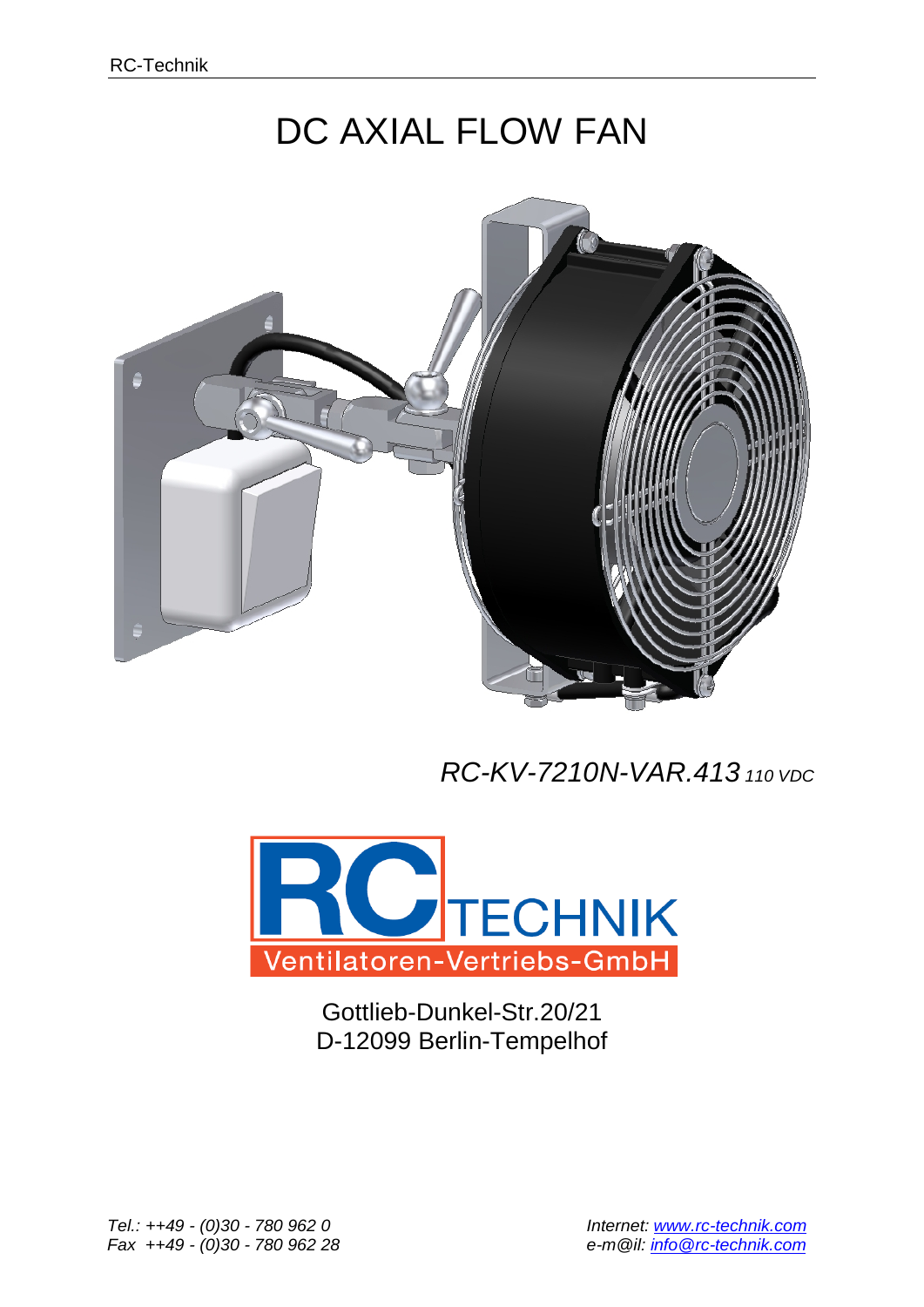| Characteristics @ 110 V:                | <b>Type</b><br>Nominal voltage<br>Voltage range<br>Power consumption<br><b>Current consumption</b><br>Pressure over volume flow<br>Max. flow rate<br>Rated speed<br>Sound pressure level<br>Max. adm. ambient<br>operating temperature<br>Fan weight | RC-KV-7210N-VAR.413<br>110 V DC<br>75  135 V DC<br>17 W<br>160 mA<br>see performance curve<br>360 m <sup>3</sup> /h<br>3050 min <sup>-1</sup><br>50 dB (A)<br>$-25$ to $+65^{\circ}$ C<br>$1.5$ kg                                                                                                                                 |
|-----------------------------------------|------------------------------------------------------------------------------------------------------------------------------------------------------------------------------------------------------------------------------------------------------|------------------------------------------------------------------------------------------------------------------------------------------------------------------------------------------------------------------------------------------------------------------------------------------------------------------------------------|
|                                         |                                                                                                                                                                                                                                                      |                                                                                                                                                                                                                                                                                                                                    |
| <b>Technical</b><br><b>Description:</b> | Electrical connection<br><b>Bearings</b><br>Expected service life (40°C)<br>Expected service life $(T_{max})$<br>Motor construction type                                                                                                             | two strands AWG 22, TR 64<br>maintenance-free ball bearings<br>70,000 operating hours, at 40°C<br>ambient temperature<br>30,000 operating hours at $T_{\text{max}}$<br>voltage-controllable direct current                                                                                                                         |
|                                         | Fan casing<br>Impeller<br>Fan rack<br>Direction of rotation                                                                                                                                                                                          | external rotor motor<br>metal, colour-coated, black<br>material: PA 6.6<br>material: stainless steel, A2<br>counter-clockwise<br>(viewed from the rotor side)                                                                                                                                                                      |
|                                         | Direction of movement                                                                                                                                                                                                                                | blowing via the webs                                                                                                                                                                                                                                                                                                               |
| <b>Particularities:</b>                 | within a broad operating voltage range.<br>hub.<br>operating voltage within the permissible voltage range.<br>two fork joints.<br>change-over switch.                                                                                                | State-of-the-art semiconductor technology allows for application<br>Commutation electronics are completely integrated into the fan<br>Volume flow and noise level are adjustable by change of the<br>The axial flow fan is individually positionable by means of the<br>The fan is switched on or off by means of the preinstalled |
|                                         | . With reverse polarity and blocking protection                                                                                                                                                                                                      |                                                                                                                                                                                                                                                                                                                                    |
|                                         | • Autonomous restart after removal of blocking                                                                                                                                                                                                       |                                                                                                                                                                                                                                                                                                                                    |
|                                         |                                                                                                                                                                                                                                                      | • Limitation of starting current by means of internal electronics                                                                                                                                                                                                                                                                  |
|                                         | • Extremely large voltage range                                                                                                                                                                                                                      |                                                                                                                                                                                                                                                                                                                                    |
|                                         | • For a short time: +/- 160 VDC for 1 s, then 2 s break                                                                                                                                                                                              | $+/- 200$ VDC for 0.1 s, then 2 s break                                                                                                                                                                                                                                                                                            |
|                                         | • Burst up to 4.4 kV                                                                                                                                                                                                                                 |                                                                                                                                                                                                                                                                                                                                    |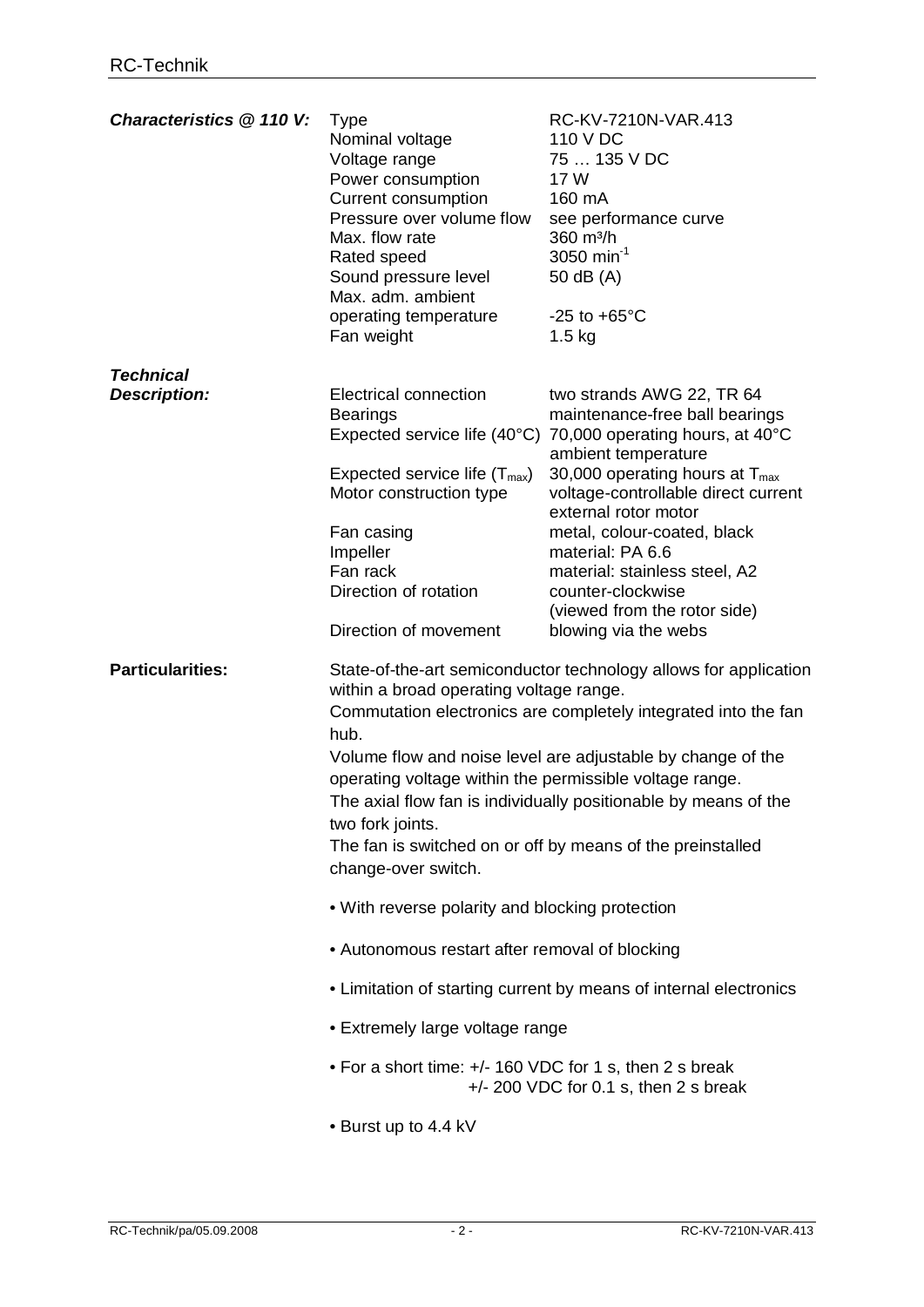## *Performance curve:*